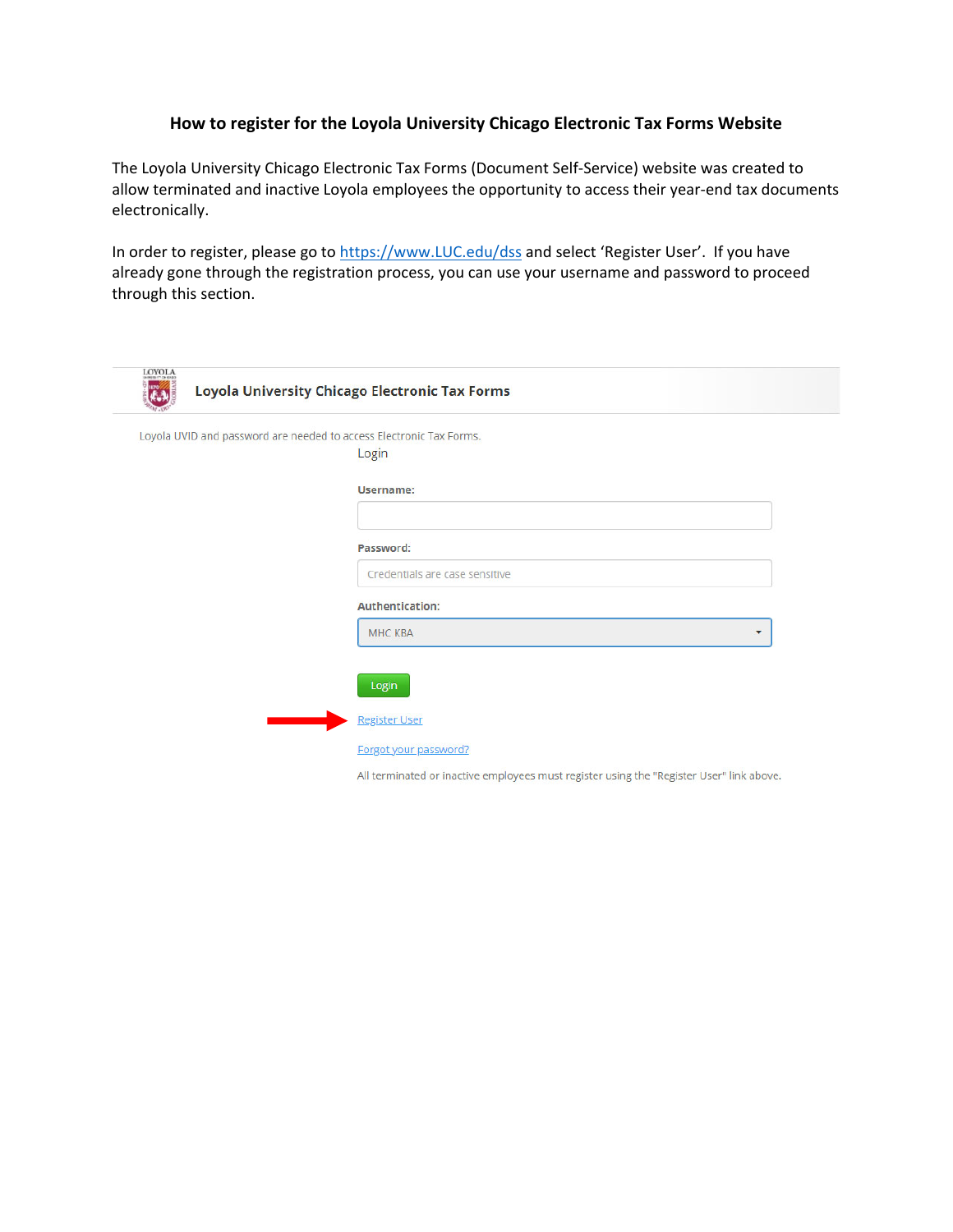A new page will populate and you will be asked to enter your personal details to verify your identify. Please note that your last name should be entered in all CAPs.

| <b>Credential Verification</b>                                                     |
|------------------------------------------------------------------------------------|
| Please enter your personal information for each input field and then click Submit. |
| Date of Birth (mmddyyyy)                                                           |
| <b>LUC Email Address</b>                                                           |
| Last Name (Case Sensitive)                                                         |
| <b>Zip Code</b>                                                                    |
| <b>Security code</b>                                                               |
| One Hundred Sixty c                                                                |
| Α<br>Please enter the numeric equivalent of the image text above                   |

After submitting the information, you will be brought to the screen below. Please follow the instructions and enter an email address that will used as your username and primary email address.

### **User Registration**

Please enter a valid email address to be used as your Document Self-Service Username and Primary Email Address.

#### **Enter New Username**

#### **Confirm New Username**

Submit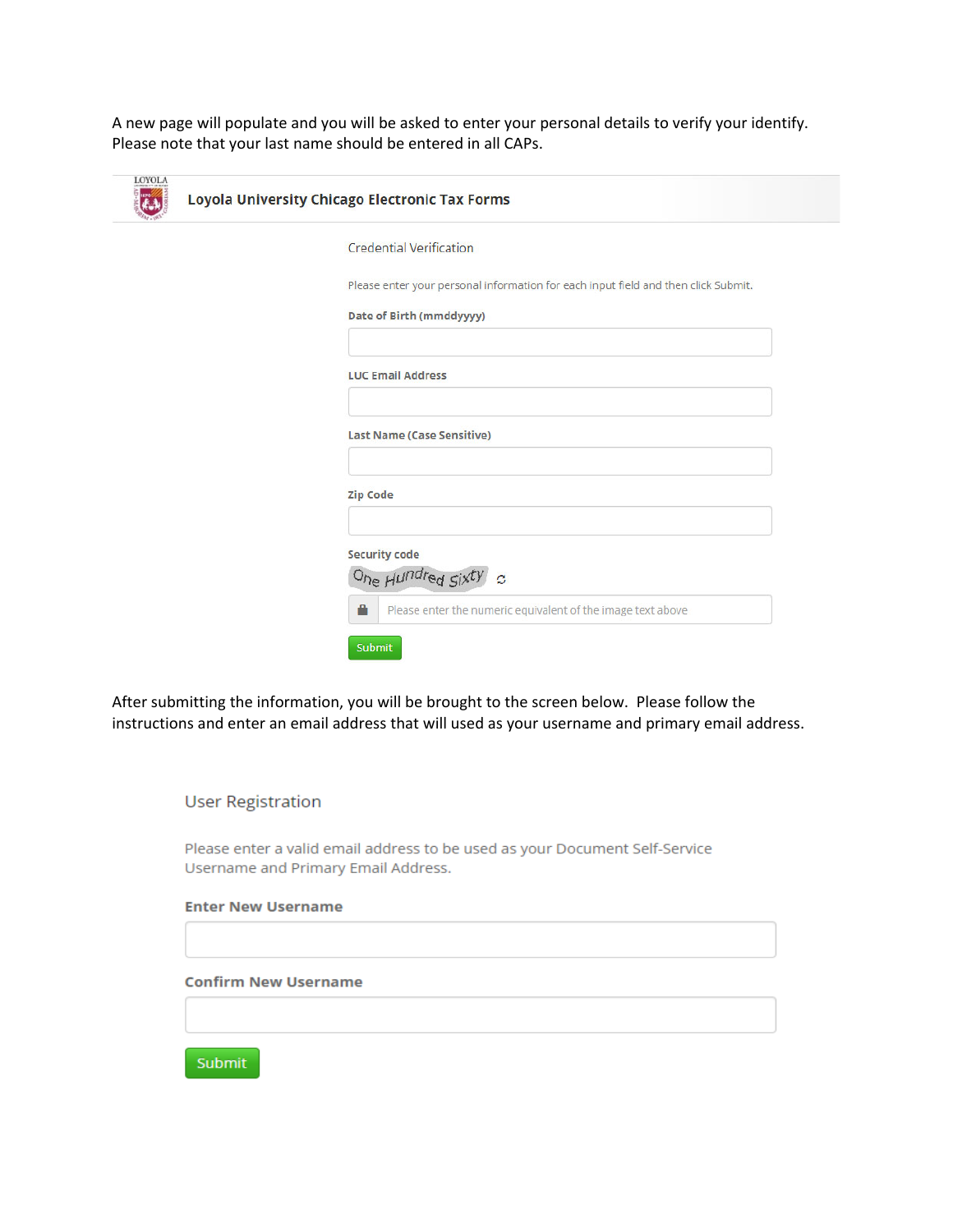Once you have completed these steps and your information has been accepted; you will be sent a new user registration email from **Payroll@luc.edu** with a link to finish your registration.

# **Status**

An email has been sent to: Test@luc.edu<br>Click on the link included in the email to continue.

After clicking on the link provided in the email, you will have to reconfirm your credentials.

| <b>Credential Verification</b>                                                     |
|------------------------------------------------------------------------------------|
| Please enter your personal information for each input field and then click Submit. |
| Date of Birth (mmddyyyy)                                                           |
|                                                                                    |
| <b>LUC Email Address</b>                                                           |
|                                                                                    |
| Last Name (Case Sensitive)                                                         |
|                                                                                    |
| <b>Zip Code</b>                                                                    |
|                                                                                    |
| <b>Security code</b>                                                               |
| One Hundred Sixty c                                                                |
| Α<br>Please enter the numeric equivalent of the image text above                   |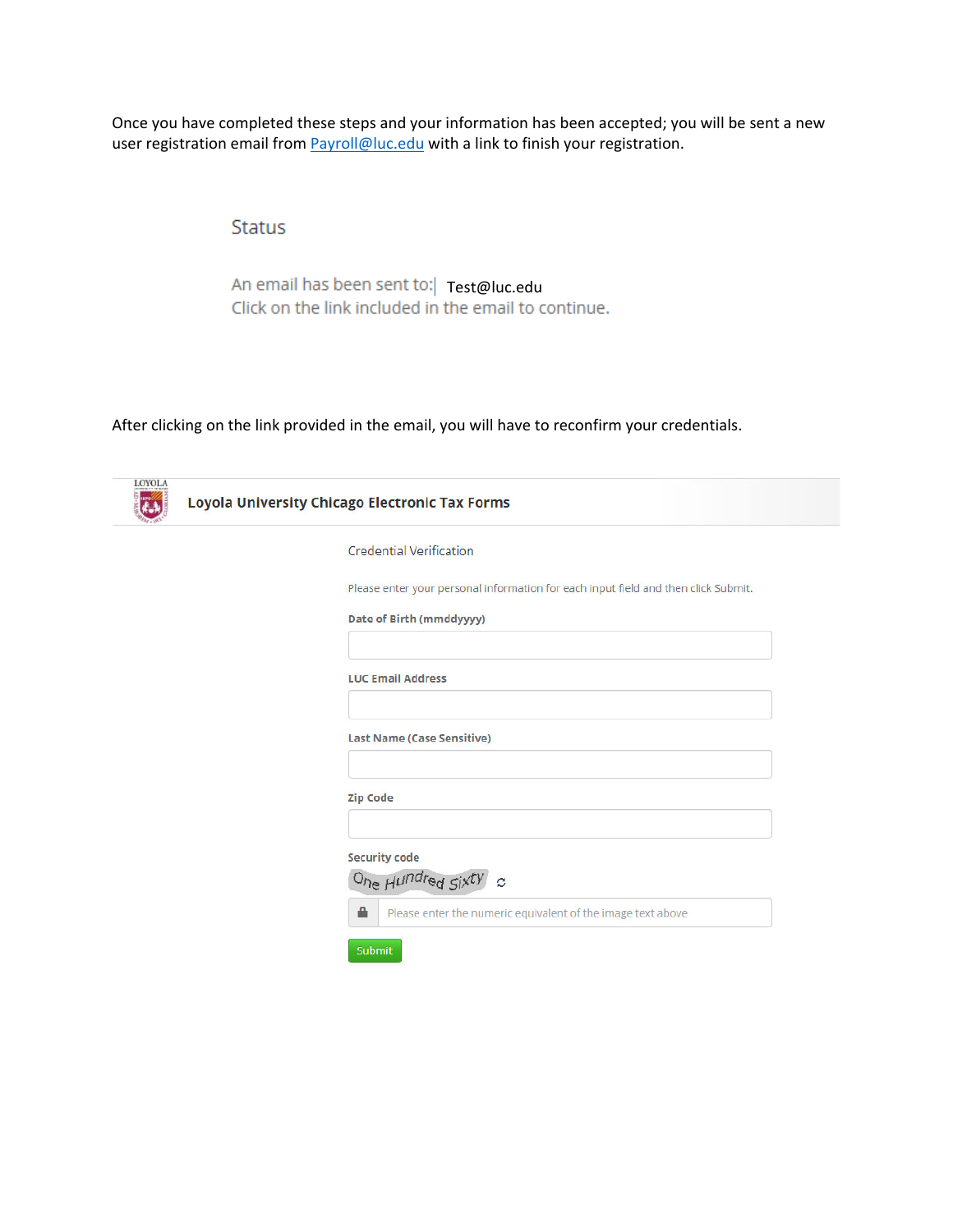On the next screen, you will have to set up your password.

| Set password                |  |  |
|-----------------------------|--|--|
| <b>Enter New Password</b>   |  |  |
| <b>Confirm New Password</b> |  |  |
| <b>Submit</b>               |  |  |

After creating the password and clicking the submit button, you will have the option to specify an additional email address for your communications. Please enter your secondary email address or if you do not want one stored, check the box at the bottom.

**Email Verification** 

| Secondary Email Address (OPTIONAL)                                                                                                                                                                                 |
|--------------------------------------------------------------------------------------------------------------------------------------------------------------------------------------------------------------------|
| Below, you have the option to specify an additional email address for your<br>future communications. Please either specify a secondary communication<br>email address, or check the box below to deny this option. |
| Test@luc.edu                                                                                                                                                                                                       |
| Test2@gmail.com                                                                                                                                                                                                    |
| <b>Secondary Email</b>                                                                                                                                                                                             |
|                                                                                                                                                                                                                    |
| <b>Confirm Secondary Email</b>                                                                                                                                                                                     |
|                                                                                                                                                                                                                    |
| $\Box$ I do not want to store a secondary email address on file.                                                                                                                                                   |
|                                                                                                                                                                                                                    |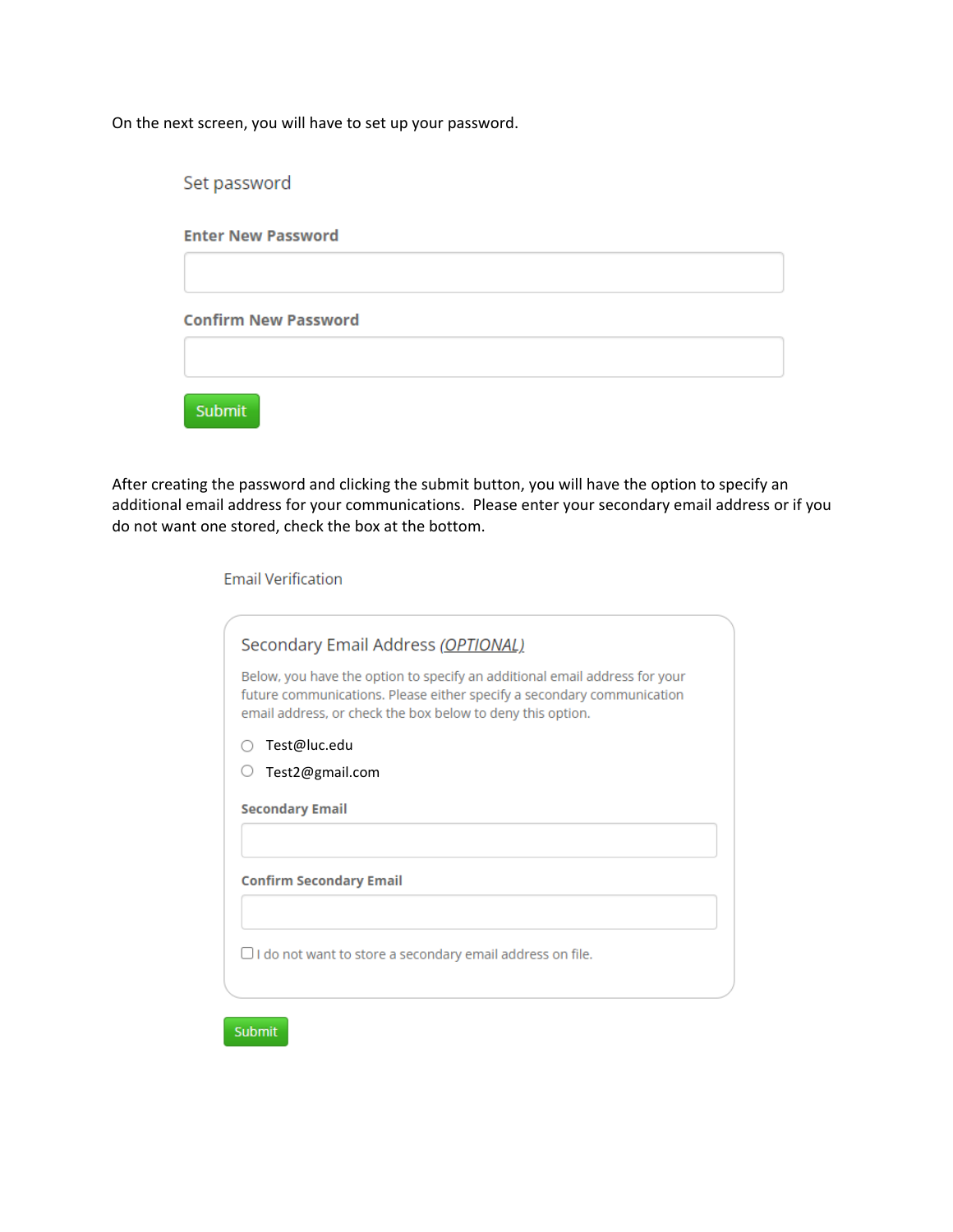Now that your secondary email selection has been made; you have now successfully completed the registration process. You can go ahead and click on 'Login'.

## **Status**

Registration successfully completed. Click the link below to log in with your new credentials.

Login

You will be returned to the login page and once you submit the information you will be emailed a verification code that will need to be entered.

| LOYOLA                                                              | Loyola University Chicago Electronic Tax Forms           |
|---------------------------------------------------------------------|----------------------------------------------------------|
| Loyola UVID and password are needed to access Electronic Tax Forms. | Login                                                    |
|                                                                     | Username:                                                |
|                                                                     | Password:                                                |
|                                                                     | Credentials are case sensitive<br><b>Authentication:</b> |
|                                                                     | MHC KBA<br>$\overline{\mathbf{v}}$                       |
|                                                                     | Login                                                    |
|                                                                     | <b>Register User</b>                                     |
|                                                                     | Forgot your password?                                    |

All terminated or inactive employees must register using the "Register User" link above.